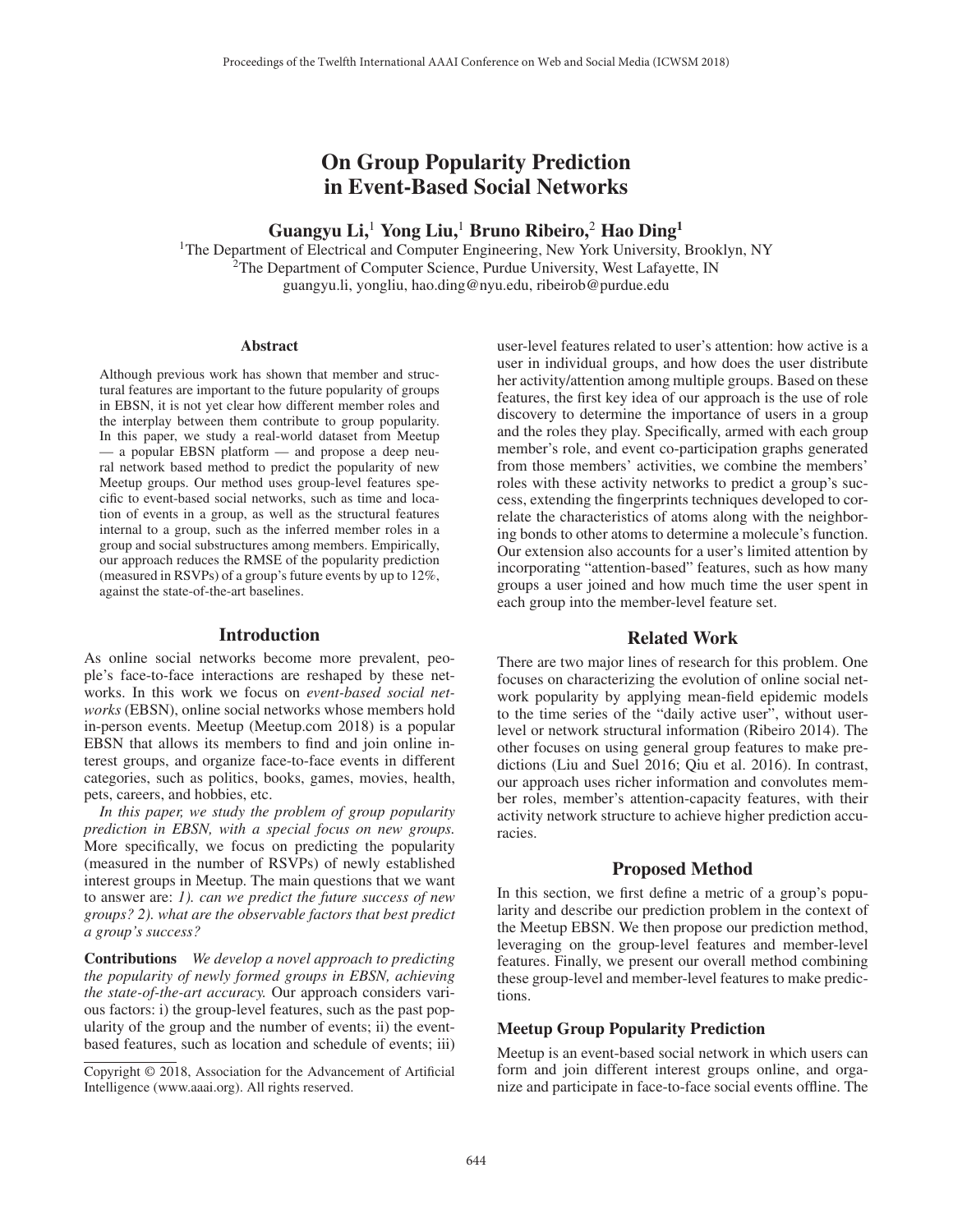group organizers create events, and each event has specified time, location and topic. The information about new events will be sent to group members through emails or website notifications. Each group member decides whether she will participate in the new events based on her time, location, and topic preferences, and then responds by sending RSVPs ("yes", "no", or "maybe"). With the definitions of groups, events and users in Meetup, the group popularity prediction problem can be defined as:

Definition 1. Given the activities of a group within a time window of  $[0, n]$  months, and a time interval of m months, predict the group's total RSVP number (popularity) within a future time window of  $[n + m, 2n + m]$  months.

The time interval of  $m$  months can be chosen to eliminate the effect of seasonal event holding patterns.

# Group-level Features

The most straight-forward features to use for popularity prediction are the summary statistics of each group. So we start with extracting "group-level features", which are various summary statistics of a group without examining the detailed features of each member in the group. We list the descriptions of fourteen group-level features for each Meetup group in Table 1, such as the scheduled time distributions of its events, the location distributions over its venues, and RSVP counts of all members, etc.

#### Internal Group Features

Internal features of a group can be defined as all the features that are related to each individual member in the group. These features should include the first-order features that can be directly calculated using basic statistics, such as the past attendances of a member and how many groups a member has joined. They should also include the second-order features that require further processing, such as the member role discovery and the structural feature extraction.

Member-level Feature Extraction We start with constructing social graph for each group from which the features are extracted. Based on the event co-participation social graph, We propose twelve member-level features listed in Table 1: Feature m1∼m6 represent "who you are", i.e., the features related to the member's own characteristics, and feature m7∼m12 represent "who you know", i.e., the features related to the characteristics of her neighbors in the group's social graph.

Member Role Discovery To find role features of each group member, we use Non-negative Matrix Factorization (NMF) (Lee and Seung 2001).

Taking the member-role sub-matrix  $M^g$  for group q generated by the role discovery method, we sum over all the members (rows) and get the group's role distribution vector  $V^g = \left\{ V^g_j = \sum_{i=1}^n M^g_{ij}, 1 \le j \le r \right\}$ , then we stack all the vectors  $\{V^g\}$  to form a group-role matrix  $\Omega \in \mathbb{R}^{p \times r}$ where p represents the number of groups and r is the number of roles.



Figure 1: Subgraphs Detected by Circular Fingerprints in Social Network. Circular Fingerprint scans the network for all subgraphs under certain radius. Each subgraph is then encoded into an integer identifier. Integer identifiers of all subgraphs constitute the circular fingerprints.



Figure 2: Group-Role Neural Fingerprints Algorithm. "Feature Update" operation: each member's feature is updated so that the 1-hop neighbors' features and neighboring edge features are added to the initial member feature.

Circular Fingerprints In order to extract structural features embedded with member roles, we use the "circular fingerprints" algorithm (Rogers and Hahn 2010). Circular fingerprints is a popular tool for handling graph-structured data in chemistry. In the context of event-based social network, we draw the analogy between a molecule and a group. We assume the members of a group are analogous to the atoms of a molecule, and the social ties between members are analogous to the chemical bonds (Figure 1). Then we can study how the subgraphs between members contribute to the group popularity using the circular fingerprints framework. The identifier list (also called "fingerprints") is then used to characterize the properties of the molecule. In our case, we use the fingerprints as structural features to predict the group's popularity.

Group-Role Neural Fingerprints Overcoming some limitations, Duvenaud et al. (Duvenaud et al. 2015) proposed a convolutional neural network, where each neural network layer simulates the updating operation in circular fingerprints (Figure 2). We now extend the convolutional finger-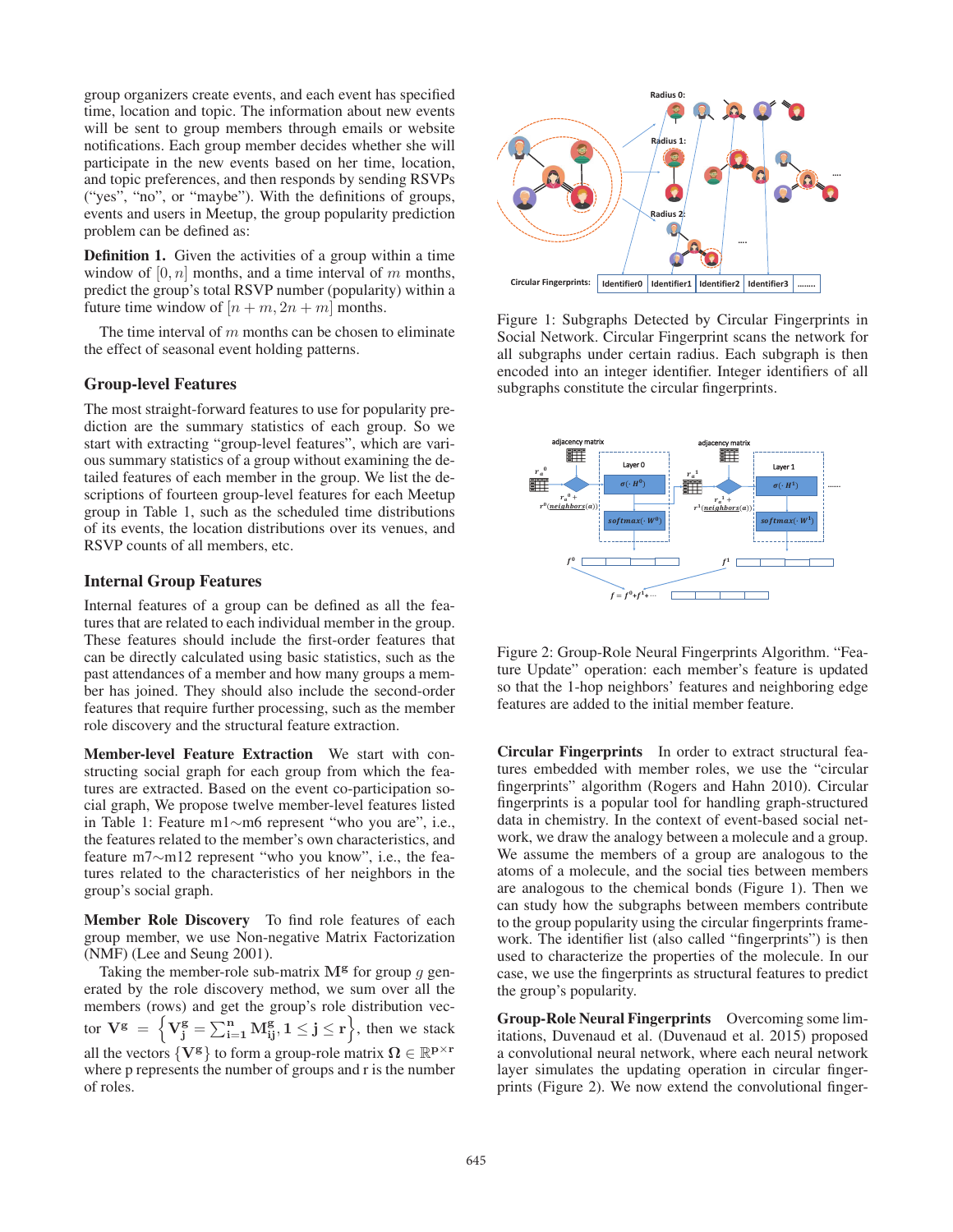| g1. Entropy of the time distribution over all<br>times the events are held<br>g2. Average distance between any two events<br>the group held<br>g3. Variance of the "event-event" distances<br>g4. Average distance between any event and<br>any participating member<br>g5. Variance of the "event-member" distances<br>g6. Average distance between any member<br>and any other member in the same group<br>g7. Variance of the "member-member" dis-<br>tances<br>g8. Entropy of the location distribution over<br>all venues the event are held<br>g9. Density of the group's social graph<br>g10. Total degree of the group's social graph<br>g11. Event number the group has held<br>g12. Average RSVP number of all past events<br>g13. Variance of RSVP numbers of past<br>events<br>g14. Sum RSVP number of past events. | m1. Total degree of the member<br>m2. Event number the member has participated in current<br>group<br>features<br>m3. Group number the member has joined<br>m4. Entropy of member's attendance distribution over the<br>groups the member joined<br>Member-level<br>m5. Entropy of event number distribution over the groups<br>the member joined<br>mb. Entropy of event fraction distribution over the groups<br>the member joined<br>m7. Average degree of the member's 1-hop neighbors<br>m8. Average event number the "1-hop neighbors" have par-<br>ticipated<br>m9. Average group number the "1-hop neighbors" have<br>joined<br>m10. Average entropy of "1-hop neighbors" attendance dis-<br>tribution over the groups they have joined<br>m11. Average entropy of "1-hop neighbors" event number<br>distribution over the groups they joined<br>m12. Average entropy of "1-hop neighbors" event fraction<br>distribution over the groups they joined |
|---------------------------------------------------------------------------------------------------------------------------------------------------------------------------------------------------------------------------------------------------------------------------------------------------------------------------------------------------------------------------------------------------------------------------------------------------------------------------------------------------------------------------------------------------------------------------------------------------------------------------------------------------------------------------------------------------------------------------------------------------------------------------------------------------------------------------------|---------------------------------------------------------------------------------------------------------------------------------------------------------------------------------------------------------------------------------------------------------------------------------------------------------------------------------------------------------------------------------------------------------------------------------------------------------------------------------------------------------------------------------------------------------------------------------------------------------------------------------------------------------------------------------------------------------------------------------------------------------------------------------------------------------------------------------------------------------------------------------------------------------------------------------------------------------------|
|---------------------------------------------------------------------------------------------------------------------------------------------------------------------------------------------------------------------------------------------------------------------------------------------------------------------------------------------------------------------------------------------------------------------------------------------------------------------------------------------------------------------------------------------------------------------------------------------------------------------------------------------------------------------------------------------------------------------------------------------------------------------------------------------------------------------------------|---------------------------------------------------------------------------------------------------------------------------------------------------------------------------------------------------------------------------------------------------------------------------------------------------------------------------------------------------------------------------------------------------------------------------------------------------------------------------------------------------------------------------------------------------------------------------------------------------------------------------------------------------------------------------------------------------------------------------------------------------------------------------------------------------------------------------------------------------------------------------------------------------------------------------------------------------------------|

Table 1: Group-level and Member-level Features

print algorithm to solve our problem. We denote this approach as the *Group-Role Neural Fingerprints*. For radius 0, the first hidden layer in the network takes the initial memberrole matrix which is produced by the previous role discovery step as the input, then the output of this layer goes in two directions: in one direction the output is directly calculated as the radius 0 fingerprint; in the other direction, the output is updated with the adjacency matrix through a "feature update" operation. In this update operation, the member-role matrix is updated so that each member's 1-hop neighbors' role distribution vectors are added to the corresponding row of member-role matrix. In this way, the algorithm iterates until a certain radius is reached. After each iteration, more and more local structural information are captured.

Computational Cost Analysis The computation cost for the Group-role neural fingerprint of depth  $R$ , fingerprint length  $L$  of a social graph with  $N$  nodes that have  $F$  related role features is  $\mathcal{O}(RNTL + RNF^2)$ . In practice, training a GRNF with fingerprint length of 10 and convolution layer sizes of  $(10 \times 10 \times 10)$  takes on the order of one minute for each training batch which contains 100 social graphs on a computer with 2.67Hz single-thread CPU and 96G RAM.

Combining Group-level and Internal Features We use a deep neural network is used to combine group-level and member-level features. It is a combination of our neural fingerprints network with two Multilayer Perceptrons (MLPs).

## Performance Evaluation

### Dataset Description

Using the Meetup's dataset API from its website, we crawled all Meetup groups located within 50 miles of New

York City (NYC), from March 2003 to February 2015, including all the related meta-data. Table 2 summarizes the salient statistics of the collected dataset.

| Name                        | Value     |
|-----------------------------|-----------|
| Number of groups            | 17,234    |
| Number of users             | 1,101,336 |
| Number of events            | 1,025,719 |
| Number of RSVPs             | 8,338,382 |
| Number of venues            | 93,643    |
| Avg. Members per group      | 274.13    |
| Avg. Groups a user joins    | 3.54      |
| Avg. Events per group       | 72.26     |
| Avg. Participants per event | 5.67      |
| Avg. Events per active user | 9.38      |

Table 2: Dataset Statistics

## Group Popularity Prediction

Unlike the experiment settings introduced by (Liu and Suel 2016) and (Qiu et al. 2016), which include all groups of different sizes and ages, we only focus on predicting future RSVP numbers of new groups in each year. In our experiments, features are extracted from the first three months starting from the time when a newly formed group held its first event. We then make prediction of the RSVP number within another time window of three months in the future after a time interval ranging from one month to ten months. The predicted RSVP numbers are tested against the true RSVP numbers. We use the Root Mean Squared Error (RMSE) to measure RSVP prediction accuracy. After filtering out the groups without valid information to calcu-